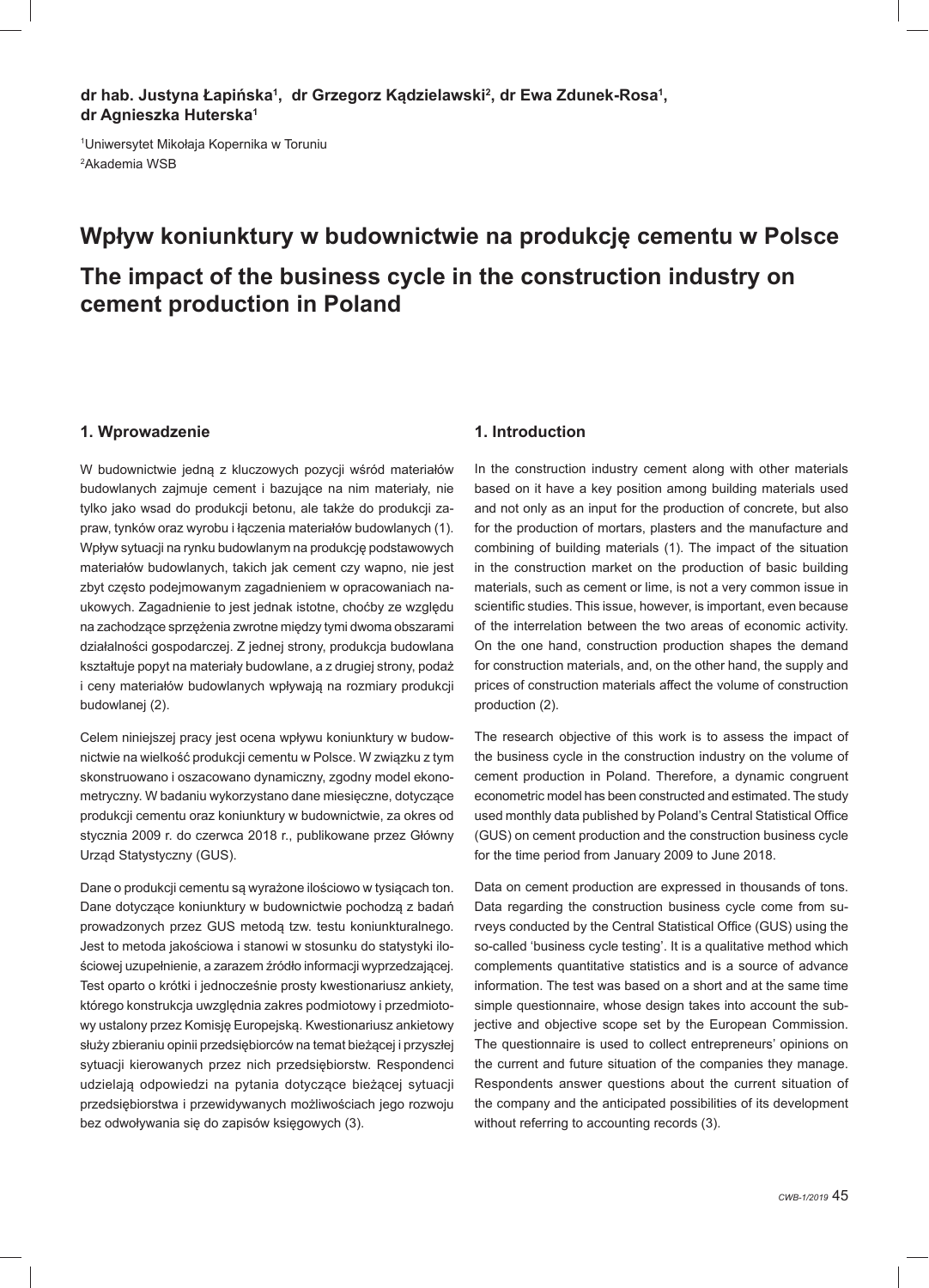**2. Koniunktura w budownictwie a produkcja materiałów budowlanych w literaturze przedmiotu**

Zagadnienie wpływu koniunktury w budownictwie na produkcję materiałów budowlanych nie doczekało się jeszcze opisu w dedykowanej specjalnie temu tematowi literaturze naukowej. Tym bardziej, nie jest dostępna taka literatura poświęcona bezpośrednio produkcji cementu, mimo że jest on jednym z kluczowych materiałów budowlanych. Brak zainteresowania tym tematem może, w skali międzynarodowej, być spowodowany nieścisłościami związanymi z definiowaniem sektora budowlanego. Foulkes i Ruddock (4) wskazują na rozliczne przykłady włączania przemysłu materiałów budowlanych do sektora budowlanego w publikacjach naukowych. W takim ujęciu, badania nad koniunkturą w budownictwie obejmują również zagadnienia sytuacji w przemyśle materiałów budowlanych, co może zniechęcać do badania relacji między tymi rodzajami działalności gospodarczej.

W literaturze dotyczącej branży cementowej chętnie podejmowanym wątkiem są problemy konkurencyjności, zarówno przedsiębiorstw, jak i całej branży (5-6) oraz wpływu produkcji cementu na środowisko (7-8). Natomiast tylko sygnalnie porusza się sprawy wpływu wymogów środowiskowych stawianych przed przemysłem cementowym na rozmiary i koszty tej produkcji, zwłaszcza w kontekście bieżącej sytuacji w budownictwie (9). Za interesujące należy uznać rozważania autorów Boyer i Ponssard (10) na temat rentowności produkcji cementu jako przemysłu kapitałochłonnego w kontekście cyklu koniunkturalnego oraz szacunków rentowności odmiennych strategii inwestycyjnych w świetle różnych scenariuszy polityki środowiskowej i polityki konkurencji. Cytowani autorzy nie odnoszą się jednak do zmienności produkcji budowlanej, ale biorą pod uwagę ogólnogospodarczy cykl koniunkturalny.

W świetle zarysowanego stanu rozpoznania problemu w literaturze naukowej, podjęte przez autorów niniejszego artykułu badania nad związkami między koniunkturą w budownictwie a produkcją cementu okazują się być w dużym stopniu pionierskim przedsięwzięciem wypełniającym lukę w literaturze przedmiotu.

# **3. Wskaźniki koniunktury w budownictwie a produkcja cementu – aspekty metodyczne**

Przydatność wskaźników koniunktury w branży budowlanej do oceny zmian wolumenu produkcji materiałów budowlanych zależy od cech konstrukcyjnych tych wskaźników oraz sposobu ich interpretowania na tle danych (11). W Polsce w ramach statystyki państwowej gromadzone są dane na temat różnych przejawów aktywności gospodarczej, ujmowane jako zmienne (indicators) koniunktury podstawowego poziomu. Są one następnie wykorzystywane zarówno do budowy sektorowych (branżowych) wskaźników (indexes or indicies) koniunktury, stanowiących pośredni stopień agregacji, jak też w celu całościowego oglądu sytuacji gospodarczej w ramach wskaźnika złożonego (tzw. composite index) o najwyższym stopniu agregacji, prezentującego

## **2. The construction business cycle and the production of building materials – literature review**

So far, the issue of the impact of the construction business cycle on the production of building materials has not been discussed in scientific literature dedicated to this topic. All the more, literature that would be devoted directly to the production of cement is not available, even though cement is one of the key building materials. Lack of interest in this topic may, internationally, be caused by inaccuracies related to defining the construction industry. Foulkes and Ruddock (4) point to numerous examples of scientific publications which incorporate the building materials industry into the construction sector. Within this approach, research on the construction business cycle also includes issues related to the situation in the building materials industry, which may discourage researchers from studying relationships between these types of economic activities.

In the literature on the cement industry, topics on competitiveness of both individual enterprises and the entire industry (5-6) as well as the impact of cement production on the environment (7-8) are willingly undertaken. However, the issues related to the impact of environmental requirements imposed on the cement industry on the volume and costs of this production are reported only to signal this aspect, especially in the context of the current situation in the construction industry (9). Interesting are the considerations of Boyer and Ponssard (10) on the profitability of cement production, perceived as a capital-intensive industry, in the context of the business cycle and profitability estimates of different investment strategies in the light of various environmental and competition policy scenarios. However, the quoted authors do not refer to the volatility of construction production but take into account the general business cycle.

In the light of the outlined state of recognition of the problem in the scientific literature, the research initiated by the authors of this article on the relationships between the construction industry and cement production proves to be a largely pioneering undertaking filling the existing gap in the subject literature.

## **3. Indicators of the construction business cycle and cement production – methodological aspects**

The usefulness of the business cycle indicators in the construction industry applied to assess changes in the production volume of building materials depends on the design characteristics of these indicators and the way they are interpreted against the data (11). In Poland, within the framework of state statistics, data on various manifestations of economic activity are collected and presented as indicators of the business cycle at the basic level. They are then used to develop sectoral (industry) business cycle indices, constituting an intermediate degree of aggregation as well as to provide a comprehensive view of the economic situation within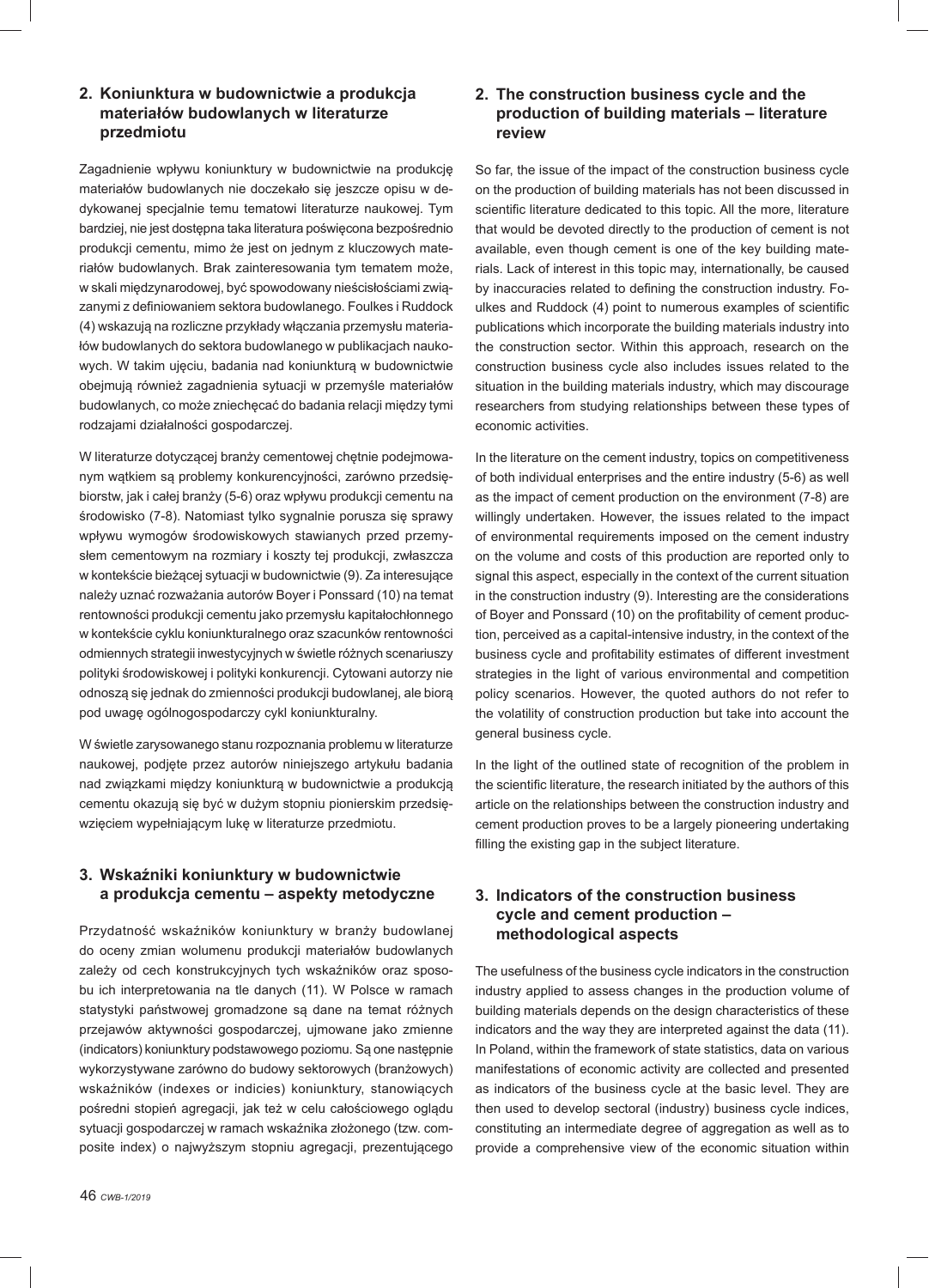przebieg cyklu koniunkturalnego. Tego typu wskaźnik złożony jest oparty o wybrane wskaźniki proste (cząstkowe), jednakże warto podkreślić, że zróżnicowana sytuacja w poszczególnych sektorach gospodarki może powodować wzajemne znoszenie wpływu wskaźników cząstkowych na końcową wielkość wskaźnika złożonego (12).

Sektorowe wskaźniki koniunktury są w Polsce obliczane osobno dla budownictwa, przemysłu, handlu i usług. Odrębnie gromadzone są również dane o inwestycjach w przemyśle i budownictwie. W ramach Polskiej Klasyfikacji Działalności (13) budownictwo jest ujęte w sekcji F rozpisanej na działy 41 – Roboty budowlane związane ze wznoszeniem budynków, 42 – Roboty związane z budową obiektów inżynierii lądowej i wodnej oraz 43 – Roboty budowlane specjalistyczne. Produkcja cementu jest ujmowana w sekcji C – Przetwórstwo przemysłowe, w grupie 23 i klasie 51. W rezultacie, koniunktura produkcji cementu jest składową koniunktury w przemyśle, który stanowi, w tym ujęciu, odrębną kategorię od budownictwa. Również odrębnie są prezentowane dane ilościowe dotyczące budownictwa i przemysłu, np. wartości produkcji w złotych, bądź rozmiarów produkcji w jednostkach naturalnych (3). Analizując międzynarodowe zagregowane dane dotyczące przemysłu należy jednak zachować pewną ostrożność, gdyż zdarza się czasem, że do kategorii klasyfikacyjnej "przemysł" jest włączane budownictwo. Tak się dzieje na przykład w przypadku podawanych przez Bank Światowy danych na temat wartości dodanej w przemyśle w relacji do PKB (14), podanych zgodnie z międzynarodową klasyfikacją według ONZ (15).

Jak wcześniej zaznaczono, badania koniunktury są prowadzone przez Główny Urząd Statystyczny metodą testu koniunktury przy wykorzystaniu kwestionariuszy ankiet zawierających pytania o podstawowe wielkości ekonomiczne, istotne dla oceny sytuacji przedsiębiorstw. W odróżnieniu od tzw. "statystyki ilościowej", takie badania koniunktury gospodarczej są oparte na subiektywnych opiniach kierownictwa przedsiębiorstw. Im dłuższe szeregi czasowe danych, najlepiej zbieranych z częstotliwością miesięczną, tym wyniki tego typu badań koniunktury są bardziej wiarygodne (16). Jest to tym ważniejsze, gdy przedmiotem badań jest koniunktura w działalności o dużej zmienności sezonowej, jak w przypadku budownictwa, a także pracującej głównie na jego potrzeby części przemysłu.

Zarówno koniunktura w budownictwie, jak i koniunktura w przemyśle mogą być mierzone za pomocą dwóch kategorii wskaźników gospodarczych: wskaźnika wyprzedzającego (leading index), opartego o zjawiska – zmienne wyprzedzające zmiany rozmiarów produkcji (leading indicators) oraz wskaźnika jednoczesnego (coincident index) – wykorzystującego zjawiska – zmienne równoczesne ze zmianami produkcji (coincident indicators) (17). Zatem, w odniesieniu do budownictwa i przemysłu, wskaźnik wyprzedzający służy pomiarowi oczekiwań, jakie mają badane podmioty, co do przyszłego rozwoju koniunktury, a wskaźnik jednoczesny odnosi się do samooceny bieżącej sytuacji podmiotów.

Jak podkreśla polski Główny Urząd Statystyczny, we wskazówkach metodycznych badania koniunktury, badania te dostarczają the composite index with the highest degree of aggregation that presents the course of the business cycle. This type of composite index is based on selected simple (partial) indexes, however, it is worth emphasizing that the diversified situation in individual sectors of the economy may cause mutual reduction of the impact of partial indexes on the final value of the composite index (12).

Sector business cycle indicators in Poland are calculated separately for construction, manufacturing, trade, and services. Data on investments in industry and construction are also collected separately. Within the framework of the Polish Classification of Activities (13), the construction industry is included in Section F that is further divided into the following subsections: 41 – Construction works related to construction of buildings, 42 – Works related to the construction of civil and water engineering structures and 43 – Specialized construction works. Cement production is contained in section C – Industrial processing, in group 23 and class 51. As a result, the business cycle in cement production is an element of the business cycle in the manufacturing industry, which is, in this perspective, a category separate from construction. Also, quantitative data on construction and manufacturing are presented separately. For instance, the value of production in Polish zloties (PLN), or the volume of production in natural units (3). However, we need to take a cautious approach when analysing international aggregated industry data, as it sometimes happens that construction is included in the 'industry' classification category. This is the case, for example, in the data provided by the World Bank on the value added in industry in relation to GDP (14) – in accordance with the UN international classification (15).

As previously indicated, business cycle surveys are conducted by the Central Statistical Office using the business cycle testing method, using questionnaires containing questions about basic economic indicators that are important for the assessment of the situation of enterprises. In contrast to the so-called 'Quantitative statistics', such business cycle surveys are based on subjective opinions of the management of enterprises. The longer the time series of data, preferably gathered on a monthly basis, the more reliable the results of this type of business surveys (16). This is all the more important when the subject of the research is the business cycle in activities with high seasonal variability, as in the case of construction, as well as parts of the manufacturing industry working mainly to meet its needs.

Both the business cycles in the construction and manufacturing industries can be measured using two categories of economic indicators: the leading index, based on phenomena **–** leading indicators, and the coincident index **–** using phenomena **–** coincident indicators (17). Therefore, in relation to the construction and manufacturing industries, the leading index measures the expectations of the surveyed entities as to the future development of the business cycle, and the coincident index refers to the self- -assessment of the current situation of entities.

As the Central Statistical Office emphasizes in the methodical guidelines for the business cycle survey, these studies provide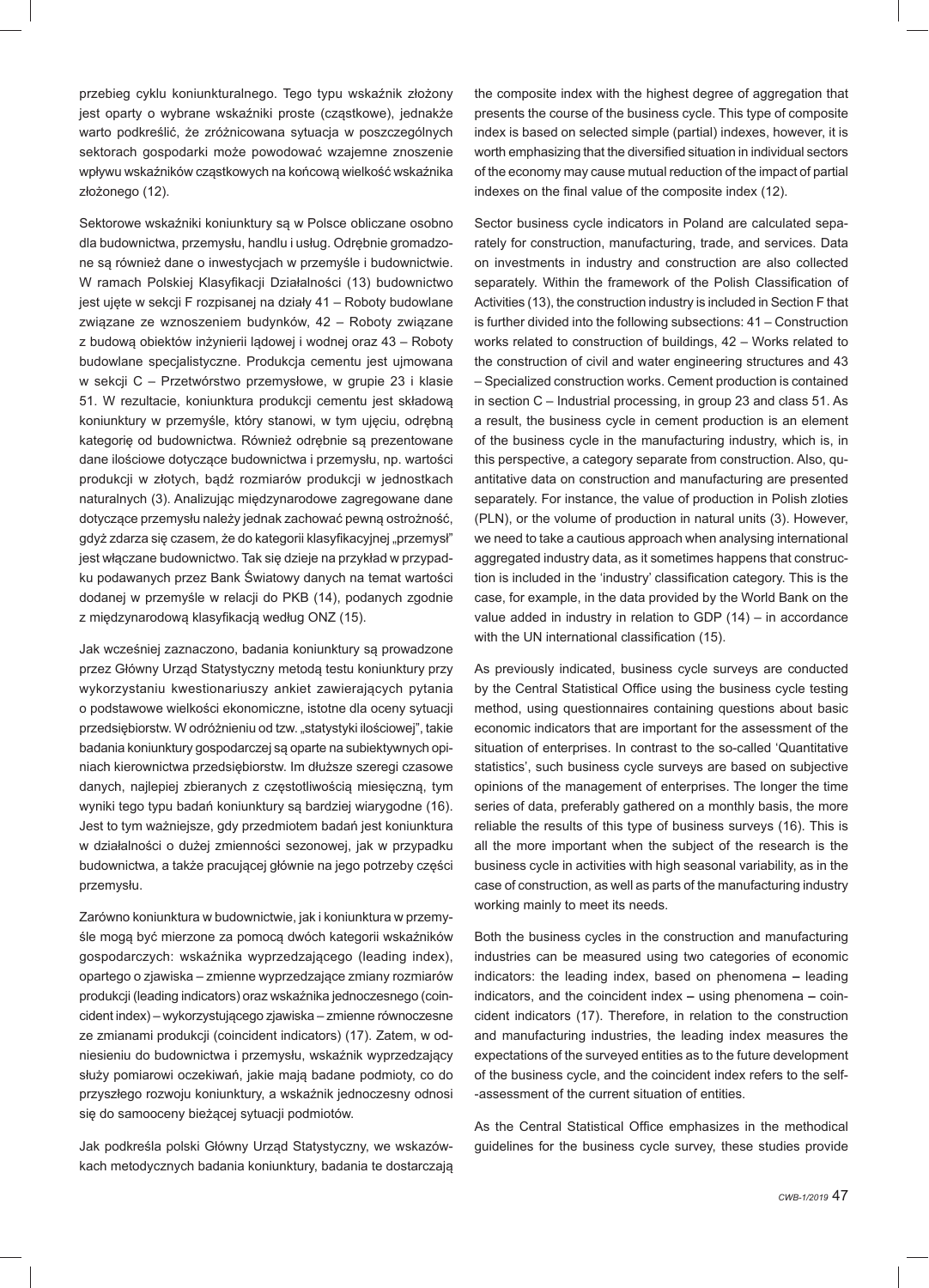informacji o kierunkach zmian obserwowanych w gospodarce, a nie o poziomie kształtowania się danego czynnika w danym momencie. Służą zatem do analiz trendów rozwoju gospodarczego (3). Zmienne wyprzedzające, zawierające prognozy rozwoju sytuacji formułowane przez badane podmioty, mogą dostarczyć wczesnych i wartościowych sygnałów, nadchodzących z rynku, o ożywieniu lub załamaniu gospodarki. Takie prognozy są jednak z reguły bardziej podatne na zniekształcenia i błędy w porównaniu do informacji przekazywanych przez badane podmioty na temat oceny ich bieżącej sytuacji (18).

Z tego względu, w artykule zostaną wykorzystane wybrane zmienne – wskaźniki opisujące bieżącą koniunkturę budowlaną. Zbadanie ich przydatności do analizy relacji między koniunkturą w budownictwie a wielkością produkcji cementu będzie także wymagało uwzględnienia tendencji rozwojowej oraz wahań sezonowych w obu rodzajach działalności gospodarczej (czyli w budownictwie i produkcji cementu), jak również przesunięć czasowych, jakie mogą pojawić się w reakcji produkcji cementu na sytuację w budownictwie.

W niniejszym badaniu wykorzystano cztery proste wskaźniki bieżącej koniunktury w budownictwie. Są to: bieżący portfel zamówień na rynku krajowym, wykorzystanie mocy produkcyjnych przedsiębiorstw, bieżąca produkcja na rynku krajowym oraz bieżąca sytuacja finansowa przedsiębiorstw.

## **4. Koniunktura w budownictwie a produkcja cementu – metodyka badania**

W celu oceny zależności pomiędzy koniunkturą na rynku budowlanym a wielkością produkcji cementu skonstruowano i oszacowano dynamiczny liniowy model zgodny. Model ten oszacowano przy wykorzystaniu oprogramowania GRETL (GNU Regression Econometrics Time-Series Library).

Koncepcję modelowania zgodnego sformułował Zieliński (19). Model zgodny to model, w którym proces objaśniany *Yt* jest wyjaśniony przez procesy objaśniające  $\mathsf{X}_t$  wraz z ich strukturą dynamiczną, a proces resztowy *ε<sup>t</sup>* jest białym szumem (white noise) (20). Wewnętrzna struktura dynamiczna jest rozumiana jako stacjonarne oraz niestacjonarne składniki procesu (np. trend, sezonowość, autoregresja), które mogą występować z różnym natężeniem w poszczególnych procesach (21).

W proponowanym modelu procesem objaśnianym jest wielkość produkcji cementu (PC<sub>t</sub>). W zbiorze potencjalnych procesów objaśniających znalazły się cztery wskaźniki opisujące koniunkturę gospodarczą w budownictwie: bieżący portfel zamówień na rynku krajowym (ZRK<sub>t</sub>), wykorzystanie mocy produkcyjnych przedsiębiorstw budowlanych (MP<sub>t</sub>), bieżąca produkcja na rynku krajowym (PRK<sub>t</sub>) oraz bieżąca sytuacja finansowa przedsiębiorstw budowlanych (SFP<sub>t</sub>). Wszystkie cztery wskaźniki wykorzystane w badaniu jako zmienne objaśniające są skonstruowane na podstawie danych jakościowych pochodzących z badań ankietowych. Do konstrukcji wskaźnika (MP<sub>t</sub>), wykorzystano odpowiedzi information about the directions of changes observed in the economy, and not about the level of development of an individual factor at a given moment. They are therefore used to analyse trends in economic development (3). Leading indicators, including forecasts on situation development formulated by the surveyed entities, can provide early and valuable signals coming from the market, about a recovery or recession in the economy. Such forecasts, however, are usually more susceptible to distortions and errors compared to information provided by surveyed entities on the assessment of their current situation (18).

For this reason, only selected indicators will be used in the article, *i.e.* those indexes that describe the current business cycle in the construction industry. Examination of their suitability for the analysis of the relation between the construction business cycle and the volume of cement production will also require taking into account developmental trends and seasonal fluctuations in both types of economic activity (*i.e.* in construction and cement production), as well as time shifts that may occur in as a reaction of cement production to the situation in the construction industry.

This study uses four simple indexes of the current economic construction business cycle. These are the current domestic investment portfolio, the utilization of the production capacity by construction companies, the current domestic production, and the current financial situation of construction companies.

## **4. The construction business cycle and cement production – research methodology**

In order to assess the dependence between the business cycle in the construction market and the volume of cement production, a dynamic linear congruent model was constructed and estimated. This model was estimated using the *GRETL* (GNU *Regression Econometrics Time-Series Library*) software.

The concept of congruent modelling was formulated by Zieliński (19). A congruent model is a model in which the dependent process  $Y_t$  is explained by explanatory processes  $X_t$  together with their dynamic structure, and the residual process *ε<sup>t</sup>* is white noise (20). The internal dynamic structure is understood as stationary and non-stationary components of the process (for instance, trend, seasonality, autoregression), which may occur with different intensity in individual processes (21).

In the proposed model, the volume of cement production  $(PC_t)$  is the dependent process. The set of potential explanatory processes includes the following four indexes describing the construction business cycle: the current domestic investment portfolio (ZRK<sub>t</sub>), the construction industry capacity utilization  $(MP_t)$ , the current domestic production (PRK<sub>t</sub>) and the current financial situation of construction companies (SFP<sub>t</sub>). All four indexes used in the study as explanatory variables are constructed on the basis of qualitative data obtained from questionnaire surveys. To construct the index (MP<sub>t</sub>), the answers to the question regarding the assessment of the construction industry capacity utilization were used. Answers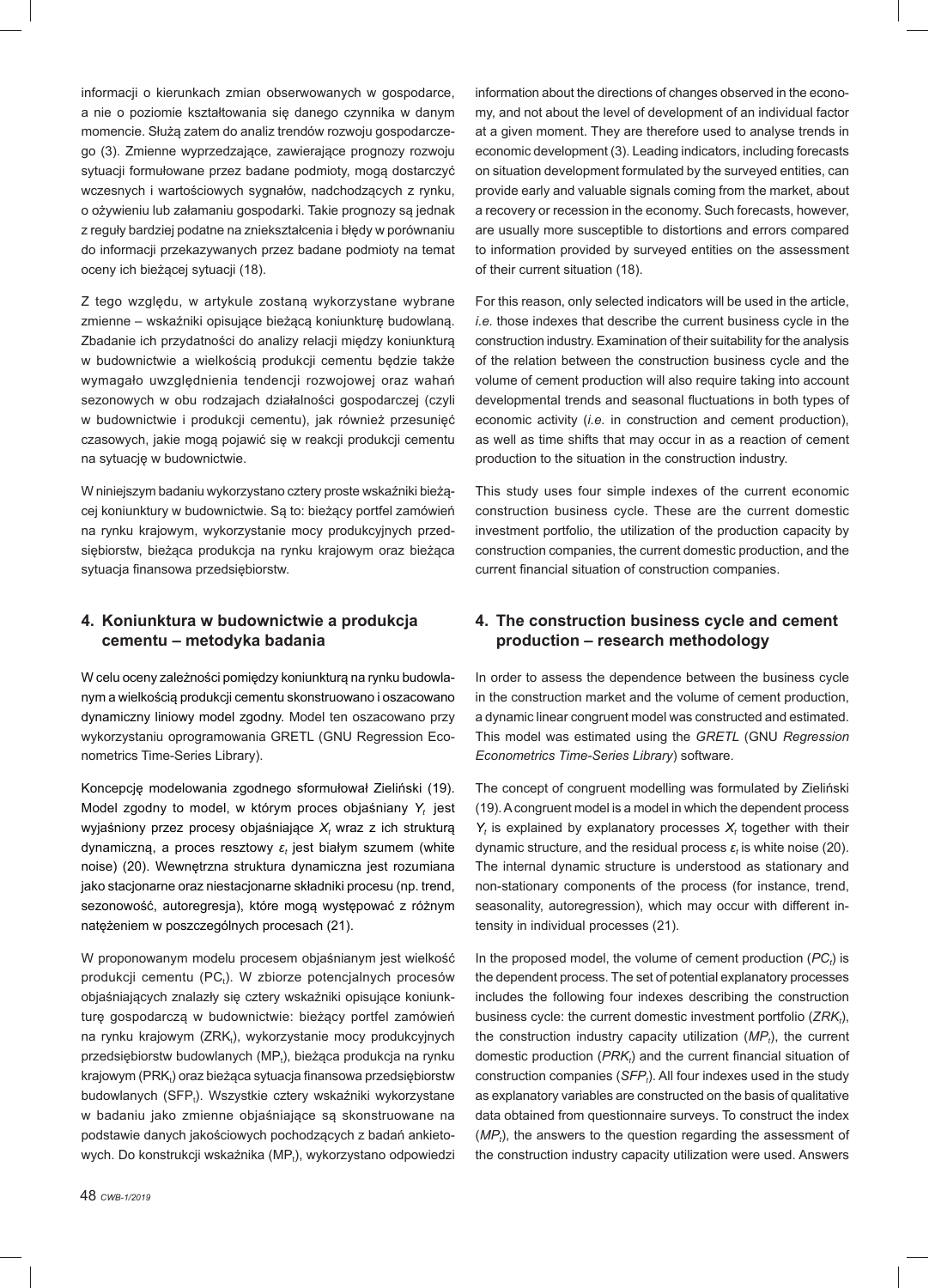na pytanie dotyczące oceny wykorzystania mocy produkcyjnych przedsiębiorstw. Odpowiedzi były udzielane przez respondentów w procentach. Warto zaznaczyć, że odpowiedzi na pytania wykorzystane do konstrukcji pozostałych wskaźników (ZRK<sub>t</sub>, PRK<sub>t</sub>, SFP<sub>t</sub>) były przez respondentów wybierane spośród trzech podanych wariantów (np. rośnie, pozostaje bez zmian, maleje). Finalne wyniki liczbowe wykorzystane do konstrukcji wskaźników są saldami procentowymi odpowiedzi optymistycznych i pesymistycznych z przedziału [-100; 100]. Osiągnięcie wartości maksymalnej lub minimalnej jest bardzo mało prawdopodobne, gdyż wymagałoby to wyboru przez wszystkich respondentów jednego z dwu skrajnych wariantów odpowiedzi (22). Z powodu swej jakościowej specyfiki, dane z ankiet dotyczących koniunktury gospodarczej mają nieco inne właściwości niż dane ilościowe, dotyczące, np. wolumenu lub wartości produkcji (23), co należy uwzględnić przy ekonomicznej interpretacji wyników opartego o nie modelu.

Budowę modelu zgodnego należy rozpocząć od zbadania wewnętrznej struktury wszystkich analizowanych procesów (24). Ustalono stopień wielomianu trendu, występowanie sezonowości miesięcznej oraz rząd autoregresji poszczególnych procesów (tablica 1). Z przeprowadzonych badań wynika, że w modelu opisującym wpływ koniunktury w budownictwie na wielkość produkcji cementu należy uwzględnić trend liniowy, sezonowość miesięczną, procesy objaśniające bieżące i opóźnione o jeden miesiąc, jak również proces objaśniany opóźniony o jeden, dwa i trzy miesiące.

Następnie skonstruowano model zawierający wszystkie składniki. W efekcie otrzymano model postaci:

$$
PC_{t} = \infty_{0} + \infty_{1} t + d_{1}Q_{1t} + d_{2}Q_{2t} + d_{3}Q_{3t} + d_{4}Q_{4t} + d_{5}Q_{5t} + d_{6}Q_{6t} + d_{7}Q_{7t} + d_{8}Q_{8t} + d_{9}Q_{9t} + d_{10}Q_{10t} + d_{11}Q_{11t} + \beta_{1}ZRK_{t} + \beta_{2}ZRK_{t-1} + \beta_{3}MP_{t} + \beta_{4}MP_{t-1} + \beta_{5}PRK_{t} + \beta_{6}PRK_{t-1} + \beta_{1} SFP_{t} + \beta_{8} SFP_{t-1} + \beta_{9}PC_{t-2} + \beta_{11}PC_{t-3} + \varepsilon_{t}
$$
\n[1]

Parametry strukturalne powyższego modelu zostały oszacowane za pomocą klasycznej metody najmniejszych kwadratów (KMNK). W rezultacie otrzymano tzw. model pełny (tablica 2). Eliminacji nieistotnych zmiennych dokonano metodą a posteriori, usuwając kolejno nieistotne statystycznie czynniki w oparciu o wskazania

Tablica 1 / Table 1

WYNIKI BADANIA WEWNĘTRZNEJ STRUKTURY PROCESÓW

RESULTS OF TESTING THE INTERNAL STRUCTURE OF PROCESSES

were given by respondents as percentages. It is worth noting that the answers to the questions used to construct the other indicators (ZRK<sub>t</sub>, PRK<sub>t</sub>, SFP<sub>t</sub>) were chosen by the respondents from among three variants (for example, increase, unchanged, decrease). The final numerical results used to construct the indexes are percentage balances of optimistic and pessimistic responses from the range [-100; 100]. It is very unlikely to achieve the maximum or minimum value, as it would require all respondents to choose one of the two extreme variants of the answer (22). Due to its qualitative nature, data from business cycle surveys have slightly different characteristics than quantitative data, for example, production volume or value (23), which should be taken into account when economically interpreting the results of the model based on them.

The construction of a congruent model should be started by examining the internal structure of all analysed processes (24). The degree of the polynomial of the trend, the occurrence of monthly seasonality and the autoregression order of particular processes were established (Table 1). As follows from the research conducted, the model describing the impact of the construction business cycle on the cement production volume should consider the following: the linear trend, monthly seasonality, current explanatory processes and explanatory processes with a one-month lag, as well as the dependent process with one-month, two-month and three-month lags.

Next, a model containing all elements was constructed. As a result, the following model was obtained:

$$
PC_{t} = \infty_{0} + \infty_{1} t + d_{1}Q_{1t} + d_{2}Q_{2t} + d_{3}Q_{3t} + d_{4}Q_{4t} + d_{5}Q_{5t} + d_{6}Q_{6t} + d_{7}Q_{7t} + d_{8}Q_{8t} + d_{9}Q_{9t} + d_{10}Q_{10t} + d_{11}Q_{11t} + \beta_{1}ZRK_{t} + \beta_{2}ZRK_{t-1} + \beta_{3}MP_{t} + \beta_{4}MP_{t-1} + \beta_{5}PRK_{t} + \beta_{6}PRK_{t-1} + \beta_{1} SFP_{t} + \beta_{8} SFP_{t-1} + \beta_{9}PC_{t-2} + \beta_{11}PC_{t-3} + \varepsilon_{t}
$$
\n[1]

The structural parameters of the above model were estimated using the Ordinary Least Squares (OLS) method. As a result, we obtained the so-called 'complete model' (see Table 2). The elimination of non-significant variables was made using a posteriori method, removing successively statistically non-significant coefficients based on the Student's *t*-test. The non-significant processes were

| Proces         |                                                                                 | Trend   | Sezonowość  | Autoregresja   |  |
|----------------|---------------------------------------------------------------------------------|---------|-------------|----------------|--|
| <b>Process</b> | Opis/Description                                                                | Trend   | Seasonality | Autoregression |  |
| $PC+$          | Produkcja cementu w miesiącu t (w tys. ton)                                     |         | $\ddot{}$   | AR(3)          |  |
|                | Cement production in a month t (in thousands of tons)                           |         |             |                |  |
| ZRK,           | Bieżący portfel zamówień na rynku krajowym w miesiącu t (w %)                   | Liniowy |             | AR(1)          |  |
|                | The current domestic order-books in a month t (in %)                            | Linear  |             |                |  |
| MP,            | Wykorzystanie mocy produkcyjnych w miesiącu t (w %)                             | Liniowy | $\ddot{}$   | AR(1)          |  |
|                | The utilization of production capacity by the company in a month $t$ (in $\%$ ) | Linear  |             |                |  |
| PRK,           | Bieżąca produkcja na rynku krajowym (w %)                                       | Liniowy |             | AR(1)          |  |
|                | The current domestic production (in %)                                          | Linear  |             |                |  |
|                | Bieżąca sytuacja finansowa przedsiębiorstwa (w %)                               | Liniowy |             | AR(1)          |  |
| SFP,           | The current financial situation of the company (in %)                           | Linear  |             |                |  |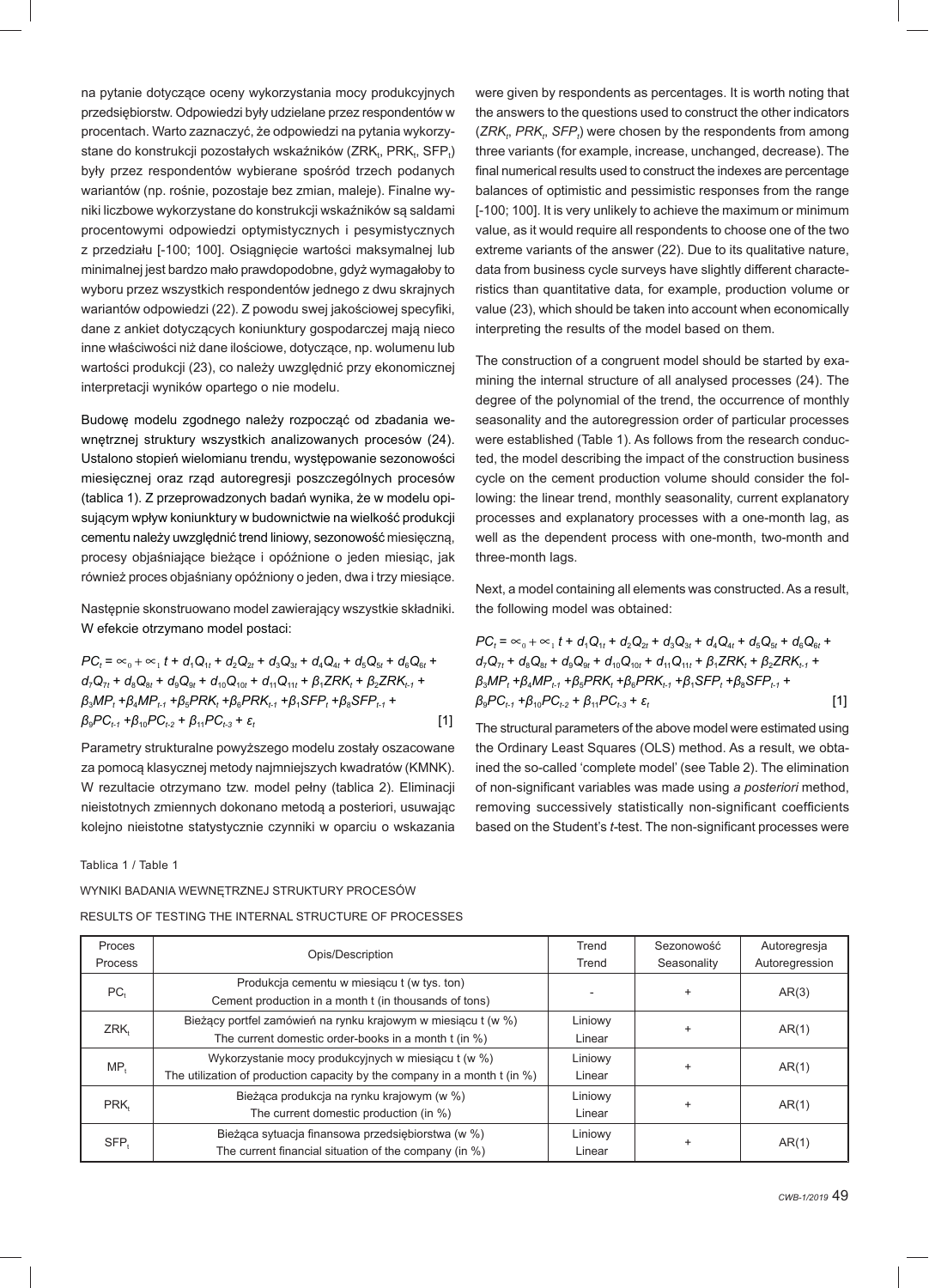# Tablica 2 / Table 2

## WYNIKI SZACOWANIA PARAMETRÓW DYNAMICZNEGO LINIOWEGO MODELU ZGODNEGO

THE ESTIMATION RESULTS OF THE PARAMETERS OF THE DYNAMIC LINEAR CONGRUENT MODEL

|                                                       | Zmienna zależna/Dependent variable<br>$PC_t$                                     |                                                    |                      |                                                       |                                                                              |                                                         |                                          |                          |                          |                                                       |
|-------------------------------------------------------|----------------------------------------------------------------------------------|----------------------------------------------------|----------------------|-------------------------------------------------------|------------------------------------------------------------------------------|---------------------------------------------------------|------------------------------------------|--------------------------|--------------------------|-------------------------------------------------------|
| Zmienne<br>niezależne                                 | Model przed eliminacją a posteriori<br>The model before a posteriori elimination |                                                    |                      |                                                       | Model po eliminacji a posteriori<br>The model after a posteriori elimination |                                                         |                                          |                          |                          |                                                       |
| Independent<br>variables                              | Współczynnik<br>Coefficient                                                      | Błąd<br>standardowy<br>Standard<br>Error           | t-Student<br>t-ratio | Wartość<br>p<br>p-value                               | Istotność <sup>a)</sup><br>Significance <sup>a)</sup>                        | Współczynnik<br>Coefficient                             | Błąd<br>standardowy<br>Standard<br>Error | t-Student<br>t-ratio     | Wartość<br>p<br>p-value  | Istotność <sup>a)</sup><br>Significance <sup>a)</sup> |
| const                                                 | $-796,571$                                                                       | 564,591                                            | $-1,411$             | 0,1618                                                |                                                                              | $-332,759$                                              | 252,781                                  | $-1,316$                 | 0,1912                   |                                                       |
| time                                                  | $-1,2381$                                                                        | 0,5556                                             | $-2,229$             | 0,0284                                                | $^{\star\star}$                                                              | $-1,10639$                                              | 0,504576                                 | $-2,193$                 | 0,0308                   | $^{\star\star}$                                       |
| Q <sub>1</sub>                                        | $-431,951$                                                                       | 74,1208                                            | $-5,828$             | < 0,00001                                             | $***$                                                                        | $-463,878$                                              | 69,3170                                  | $-6,692$                 | $<$ 0,00001              | $***$                                                 |
| Q2                                                    | $-123, 147$                                                                      | 86,4124                                            | $-1,425$             | 0,1577                                                |                                                                              | $-71,6994$                                              | 73,8204                                  | $-0,9713$                | 0,3339                   |                                                       |
| Q3                                                    | 227,333                                                                          | 86,4639                                            | 2,629                | 0,0101                                                | $^{\star\star}$                                                              | 303,706                                                 | 56,2471                                  | 5,400                    | <0.00001                 | $***$                                                 |
| Q4                                                    | 214,448                                                                          | 79,4040                                            | 2,701                | 0,0083                                                | $***$                                                                        | 252,329                                                 | 70,4341                                  | 3,582                    | 0,0005                   | $***$                                                 |
| Q <sub>5</sub>                                        | 300,542                                                                          | 69,1645                                            | 4,345                | < 0.00001                                             | ***                                                                          | 335,376                                                 | 65,5938                                  | 5,113                    | $<$ 0,00001              | $***$                                                 |
| Q <sub>6</sub>                                        | 117,824                                                                          | 49,6824                                            | 2,372                | 0,0199                                                | $^{\star\star}$                                                              | 137,731                                                 | 46,0302                                  | 2,992                    | 0,0035                   | $***$                                                 |
| Q7                                                    | 151,403                                                                          | 52,3562                                            | 2,892                | 0,0048                                                | ***                                                                          | 151,409                                                 | 41,2791                                  | 3,668                    | 0,0004                   | $***$                                                 |
| Q8                                                    | $-21,2537$                                                                       | 46,5929                                            | $-0,4562$            | 0,6494                                                |                                                                              | $-15,5775$                                              | 44,9045                                  | $-0,3469$                | 0,7294                   |                                                       |
| Q9                                                    | 99.7248                                                                          | 50,6659                                            | 1,968                | 0,0522                                                | $\star$                                                                      | 74,7892                                                 | 41,8211                                  | 1,788                    | 0,0769                   | $\star$                                               |
| Q10                                                   | 34,9182                                                                          | 48,8179                                            | 0,7153               | 0,4764                                                |                                                                              | 1,34113                                                 | 44,5726                                  | 0,03009                  | 0,9761                   |                                                       |
| Q11                                                   | $-200,303$                                                                       | 53,4702                                            | $-3,746$             | 0,0003                                                | ***                                                                          | $-259,652$                                              | 41,5710                                  | $-6,246$                 | $0,00001$                | $***$                                                 |
| ZRK <sub>t</sub>                                      | 12,4036                                                                          | 12,0376                                            | 1,030                | 0,3057                                                |                                                                              |                                                         |                                          |                          |                          |                                                       |
| $ZRK$ <sub>t-1</sub>                                  | $-11,8158$                                                                       | 13,3050                                            | $-0,8881$            | 0,3770                                                |                                                                              | $\overline{\phantom{a}}$                                | $\overline{\phantom{a}}$                 | ÷,                       | $\overline{\phantom{a}}$ |                                                       |
| $MP_t$                                                | 51,4701                                                                          | 12,4450                                            | 4,136                | $<$ 0,00001                                           | $***$                                                                        | 53,7679                                                 | 7,29848                                  | 7,367                    | $<$ 0,00001              | $***$                                                 |
| $MP_{t-1}$                                            | $-33,0812$                                                                       | 12,6162                                            | $-2,622$             | 0,0103                                                | $^{\star\star}$                                                              | $-41,8863$                                              | 7,21802                                  | $-5,803$                 | $<$ 0,00001              | $***$                                                 |
| PRK <sub>t</sub>                                      | 11.5399                                                                          | 13,8097                                            | 0,8356               | 0,4056                                                |                                                                              |                                                         |                                          |                          |                          |                                                       |
| $PRK_{t-1}$                                           | $-2,06702$                                                                       | 12,5283                                            | $-0,1650$            | 0,8693                                                |                                                                              |                                                         |                                          |                          |                          |                                                       |
| $SFP_t$                                               | $-25,2431$                                                                       | 14,0814                                            | $-1,793$             | 0.0765                                                | $\star$                                                                      | $\overline{\phantom{0}}$                                | $\overline{\phantom{0}}$                 | $\overline{\phantom{0}}$ |                          |                                                       |
| $SFP_{t-1}$                                           | 13,8854                                                                          | 12,8283                                            | 1,082                | 0,2821                                                |                                                                              | $\overline{\phantom{a}}$                                | $\overline{\phantom{a}}$                 | $\overline{\phantom{a}}$ | $\overline{\phantom{a}}$ |                                                       |
| $PC_{t-1}$                                            | 0,262579                                                                         | 0,095419                                           | 2,763                | 0,0070                                                | ***                                                                          | 0,366684                                                | 0,0782773                                | 4,684                    | $0.00001$                | $***$                                                 |
| $PC_{t-2}$                                            | 0,0679020                                                                        | 0,094273                                           | 0,7203               | 0,4733                                                |                                                                              | $\overline{\phantom{0}}$                                |                                          | $\overline{\phantom{a}}$ | $\overline{\phantom{0}}$ |                                                       |
| $PC_{t-3}$                                            | 0,241503                                                                         | 0,0813861                                          | 2,967                | 0,0039                                                | $***$                                                                        | 0,268814                                                | 0,0732190                                | 3,671                    | 0,0004                   | $***$                                                 |
| Obserwacje<br>Observations                            |                                                                                  | 111                                                |                      | Obserwacje<br>Observations                            |                                                                              | 111                                                     |                                          |                          |                          |                                                       |
| Błąd standardowy reszt<br>Standard error of residuals |                                                                                  | 109,4152                                           |                      | Błąd standardowy reszt<br>Standard error of residuals |                                                                              | 109,3218                                                |                                          |                          |                          |                                                       |
| $R^2$                                                 |                                                                                  | 0,952044                                           |                      |                                                       | $R^2$                                                                        |                                                         | 0,948274                                 |                          |                          |                                                       |
| $F(23, 87) = 75,09423$                                |                                                                                  | Wartość p dla testu F/p-value for test F < 0,00001 |                      | $F(16, 94) = 107,7044$                                |                                                                              | Wartość p dla testu F/p-value for<br>test $F < 0,00001$ |                                          |                          |                          |                                                       |
| $V_e = 8,14%$                                         |                                                                                  | Wartość graniczna/Limit value V*=10%               |                      | $V_e = 8,13%$                                         |                                                                              | Wartość graniczna/Limit value<br>$V^* = 10\%$           |                                          |                          |                          |                                                       |

a)<sub>\*</sub> Zmienna statystycznie istotna na poziomie 10%,\*\* Zmienna statystycznie istotna na poziomie 5%, \*\*\* Zmienna statystycznie istotna na poziomie 1%.  $a)$ \* Statistically significant variable at the level of 10%,\*\* Statistically significant variable at the level of 5%, \*\*\* Statistically significant variable at the level of 1%.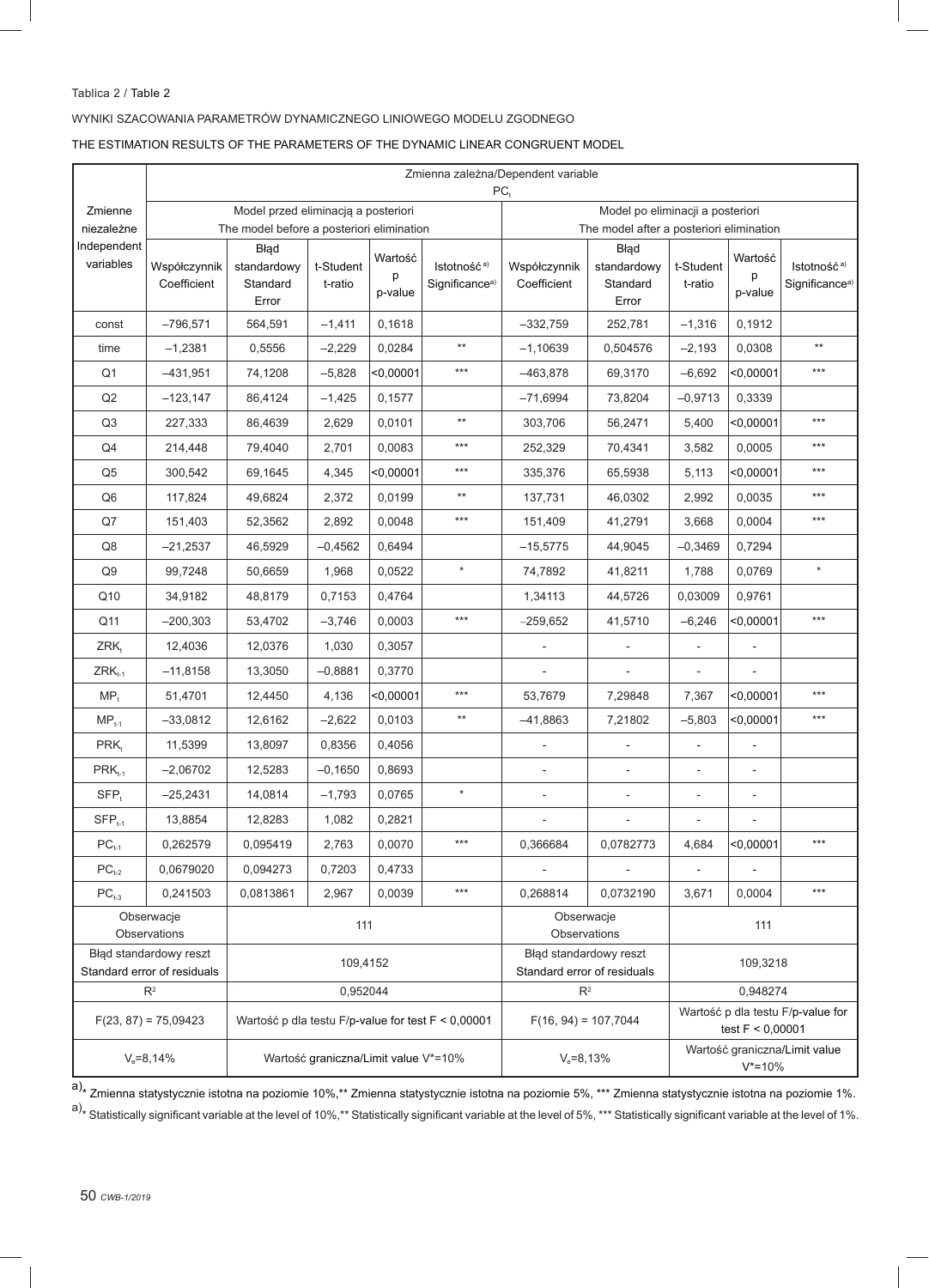testu t-Studenta. Nieistotne procesy usunięto z modelu w następującej kolejności: *PRK<sub>t-1</sub>, PC<sub>t-2</sub>, PRK<sub>t</sub>, SFP<sub>t-1</sub>, ZRK<sub>t-1</sub>, SFP<sub>t</sub>, oraz ZRK<sub>t</sub>.* 

W tablicy 2. zaprezentowano również ostateczną postać modelu, czyli model po eliminacji *a posteriori*.

Ostateczną postać modelu w wersji oszacowanej można opisać następującym równaniem:

*PCt* = -332,759 - 1,106*t* - 463,878*Q*1*<sup>t</sup>* - 71,699*Q*2*<sup>t</sup>* + 303,706*Q*3*<sup>t</sup>* + 252,329*Q*4*<sup>t</sup>* + 335,376*Q*5*<sup>t</sup>* + 137,731*Q*6*<sup>t</sup>* + 151,409*Q*7*<sup>t</sup>* - 15,578 $Q_{8t}$  + 74,789 $Q_{9t}$  + 1,341 $Q_{10t}$  - 259,652 $Q_{11t}$  + 53,768 $MP_t$  - $41,886MP_{t-1} + 0,367PC_{t-1} + 0,269PC_{t-3}$  [2]

Ze zbioru potencjalnych procesów objaśniających (*ZRK<sub>t</sub>, MP*<sub>t</sub>, *PRK<sub>t</sub>, SFP<sub>t</sub>) jedynym czynnikiem statystycznie istotnym okazało się* wykorzystanie mocy produkcyjnych przedsiębiorstw budowlanych. Proces ten okazał się być istotny jako proces bieżący (w okresie *t*) oraz opóźniony o jeden miesiąc (w okresie *t*-1).

Z przeprowadzonych badań wynika, że wzrost wykorzystania mocy produkcyjnych przedsiębiorstw branży budowlanej o 1 pkt. proc. powoduje wzrost produkcji cementu w Polsce przeciętnie o ok. 53,768 tys. ton, ceteris paribus. Natomiast wzrost wykorzystania mocy produkcyjnych przedsiębiorstw budowlanych w miesiącu poprzednim o 1 pkt proc. związany jest ze spadkiem produkcji cementu w Polsce w bieżącym miesiącu średnio o ok. 41,886 tys. ton, ceteris paribus. Wskazuje to na specyficzny przebieg w czasie removed from the model in the following order:  $PRK_{t-1}$ ,  $PC_{t-2}$ ,  $PRK_{t}$ ,  $SFP_{t-1}$ ,  $ZRK_{t-1}$ ,  $SFP_{t}$ , and  $ZRK_{t}$ 

Table 2 presents also the final form of the model, *i.e.* the model after *a posteriori* elimination.

The final form of the model in the estimated version can be described by means of the following equation:

 $PC_t$  = -332.759 - 1.106*t* - 463.878 $Q_{1t}$  - 71.699 $Q_{2t}$  + 303.706 $Q_{3t}$  + 252.329*Q*4*<sup>t</sup>* + 335.376*Q*5*<sup>t</sup>* + 137.731*Q*6*<sup>t</sup>* + 151.409*Q*7*<sup>t</sup>* - 15.578 $Q_{8t}$  + 74,789 $Q_{9t}$  + 1.341 $Q_{10t}$  - 259.652 $Q_{11t}$  + 53.768MP<sub>t</sub> -41.886*MP*<sub>t1</sub> + 0.367*PC*<sub>t1</sub> + 0.269*PC*<sub>t3</sub> [2]

Out of the set of potential explanatory processes (*ZRK<sub>t</sub>*, *MP<sub>t</sub>*, *PRK<sub>t</sub>*, SFP<sub>t</sub>), the only statistically significant coefficient was the use of the construction industry capacity utilization. This process proved to be significant as the current process (in the time period *t*) and with a one-month lag (in the time period *t*-1).

The research shows that the increase in the capacity utilization of companies operating in the construction industry by 1 percentage point causes an increase in cement production in Poland on average by approximately 53.768 thousand tons, *ceteris paribus*. On the other hand, however, the increase in the capacity utilization of construction companies in the previous month by 1 percentage point is related to a decline in cement production in Poland in the current month on average by around 41.886 thousand tons,

Empiryczne i teoretyczne wartości zmiennej Y/Empirical and theoretical values of the variable Y



Rys. 1. Wartości empiryczne i teoretyczne wielkości produkcji cementu w Polsce

Fig. 1. Empirical and theoretical values of cement production in Poland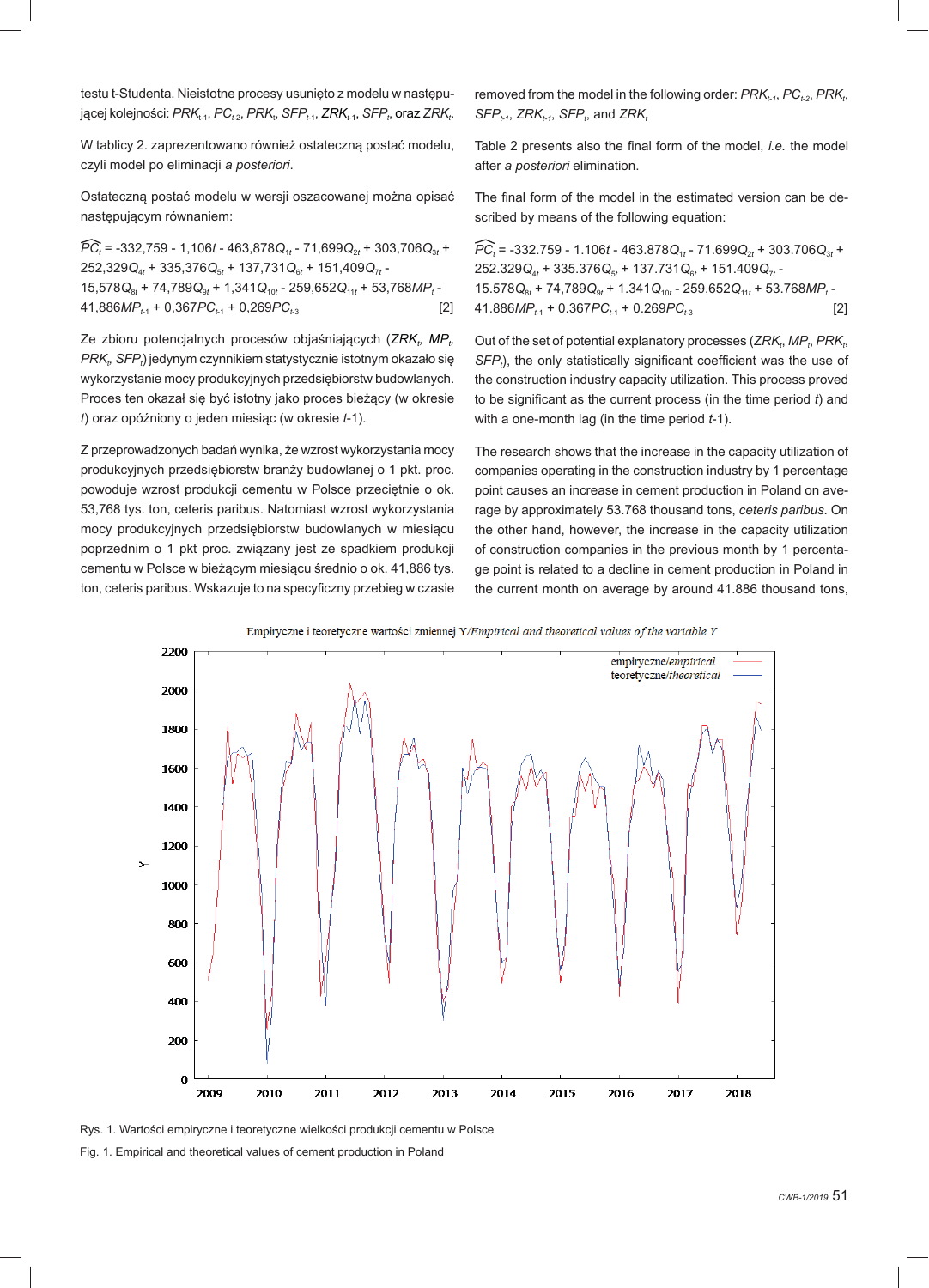Funkcja PACF dla reszt/PACF function for residuals





Rys. 2. Wartości funkcji autokorelacji cząstkowej (PACF) Fig. 2. The values of the partial autocorrelation function (PACF)

nabywania i zużywania cementu przez przedsiębiorstwa budowlane (na tle zmian ich mocy produkcyjnych) w stosunku do rytmu produkcji cementu. Warto również podkreślić, że badane zjawisko – produkcja cementu w Polsce charakteryzuje się sezonowością. Z oszacowanego modelu wynika, że w miesiącach wiosenno- -letnich (od marca do lipca) oraz wczesną jesienią (wrzesień i październik) produkcja cementu w Polsce jest wyższa niż wynika to z poziomu średniego. W oszacowanym modelu średnia jest reprezentowana przez trend liniowy.

Powyższy model jest poprawny pod względem statystycznym. Współczynnik  $R^2 = 94,83\%$ , co oznacza, że  $94,83\%$  całkowitej zmienności produkcji cementu w Polsce zostało wyjaśnione przez model, czyli przez zmiany czynników uwzględnionych w modelu. Współczynnik zmienności losowej  $V_e = 8,13\%$ , informuje, że 8,13% średniej wielkości produkcji cementu w Polsce stanowi błąd standardowy reszt. Przy założeniu, że wartość graniczna współczynnika zmienności losowej wynosi 10% (V\*=10%) można uznać, że odchylenia empirycznych wartości produkcji cementu od wartości teoretycznych są niewielkie. Oznacza to dobre dopasowanie modelu do danych empirycznych (zob. rys. 1).

W oparciu o wskazania funkcji autokorelacji cząstkowej (PACF) można wnioskować, że reszty modelu mają własności białoszu*ceteris paribus*. This indicates a specific course during the acquisition and use of cement by construction companies (against the background of changes in their production capacity) in relation to the rhythm of cement production. It is also worth emphasizing that the phenomenon under study - cement production in Poland is characterized by seasonality. As follows from the estimated model, in the spring-summer months (from March to July) and early autumn (September and October), cement production in Poland exceeds the average level. In the model estimated, the average is represented by a linear trend.

The above model is correct in statistical terms. The coefficient  $R^2$  = 94.83%, which means that 94.83% of the total variability of cement production in Poland was explained by the model, *i.e.* by the changes in the coefficients included in the model. The coefficient of random variation  $V_e$  = 8.13%, informs that 8.13% of the average volume of cement production in Poland is the standard error of residuals. Assuming that the limit value of the random variation coefficient is 10% (V\*=10%), it can be assumed that the deviations of the empirical values of cement production from the theoretical values are small. This means a good fit of the model to the empirical data (see Figure 1).

Based on the indications of the partial autocorrelation function (PACF), it can be concluded that the residuals of the model di-

Tablica 3 / Table 3

WYNIKI TESTÓW STATYSTYCZNYCH

RESULTS OF STATISTICAL TESTS

|                                 | Test statystyczny                            | Hipoteza zerowa                                                                                                         | Statystyka testowa | Wartość p     |
|---------------------------------|----------------------------------------------|-------------------------------------------------------------------------------------------------------------------------|--------------------|---------------|
|                                 | Statistical test                             | Null hypothesis                                                                                                         | Test statistic     | p-value       |
|                                 | test White'a<br>White test                   | $H_0$ : składnik losowy jest homoskedastyczny<br>the random component is homoscedastic                                  | $LM = 28,16447$    | $p = 0.13555$ |
|                                 | test Doornika-Hansena<br>Doornik-Hansen test | $H_0$ : składnik losowy ma rozkład normalny<br>the random component has a normal distribution                           | $x^2(2) = 2,82736$ | $p = 0.24325$ |
| test CUSUM<br><b>CUSUM</b> test |                                              | $H_0$ parametry strukturalne modelu są stabilne w czasie<br>the structural parameters of the model are stable over time | $t(93) = -0.44462$ | $p = 0.6576$  |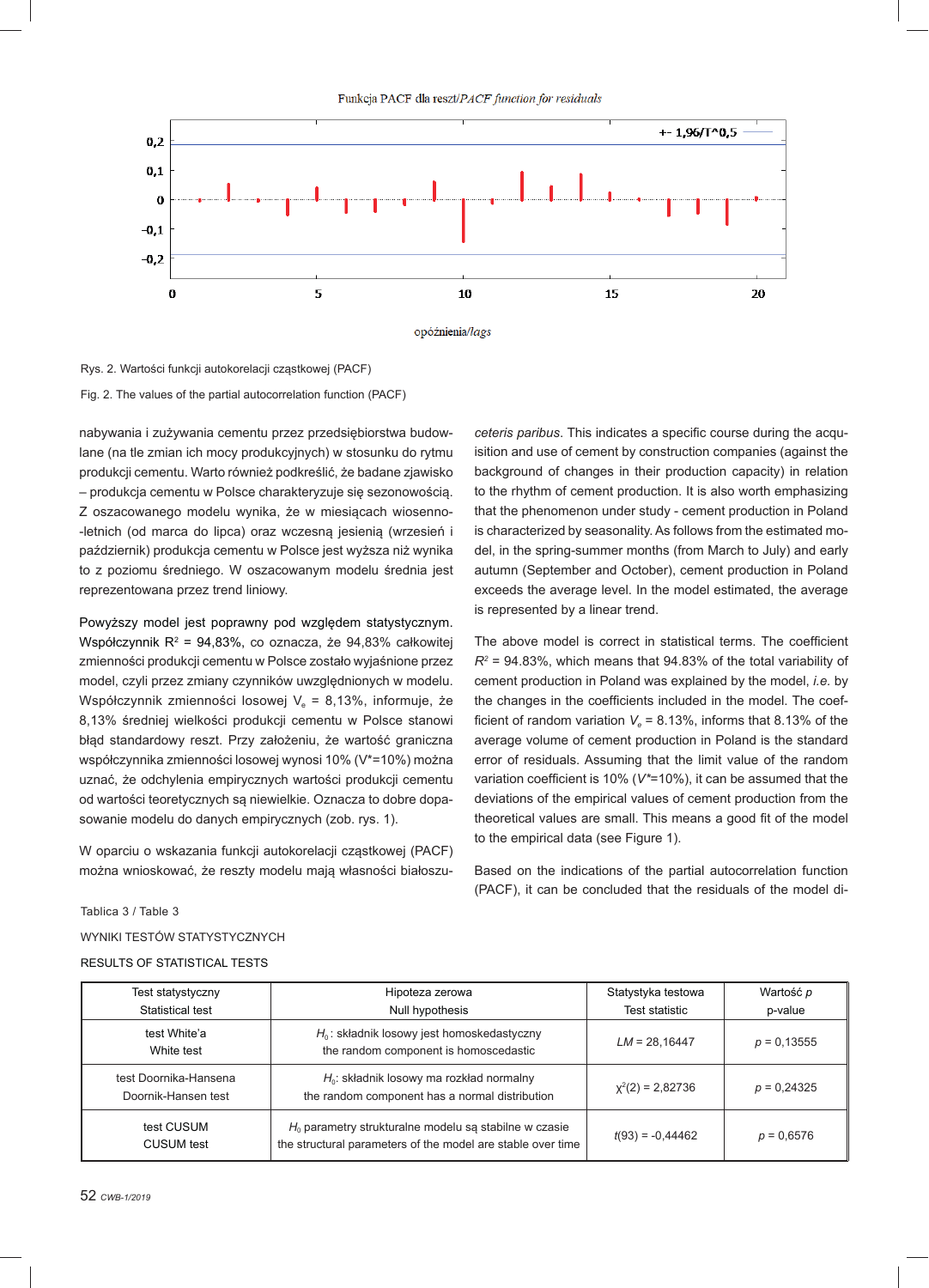mowe (zob. rys. 2). Bezwzględne wartości współczynników autokorelacji cząstkowej dla kolejnych opóźnień czasowych są istotnie niższe od wartości granicznej, która wynosi 0,186.

Ocenie poddano również takie własności rozkładu składnika losowego jak jednorodność wariancji składnika losowego oraz normalność rozkładu składnika losowego. Ponadto zbadano stabilność w czasie parametrów modelu. W tablicy 3. zaprezentowano wyniki odpowiednich testów statystycznych. W każdym przypadku nie ma podstaw do odrzucenia hipotezy zerowej  $(H_0)$ , przy przyjętym poziomie istotności 0,05. Można zatem sądzić, że wariancja składnika losowego jest jednorodna (składnik losowy jest homoskedastyczny), składnik losowy ma rozkład normalny oraz parametry strukturalne modelu są stabilne w czasie. Model jest zatem akceptowalny pod względem statystycznym.

## **5. Podsumowanie**

Sytuacja na rynku budowlanym jest jednym z kluczowych czynników determinujących wielkość produkcji podstawowych materiałów wykorzystywanych w budownictwie, takich jak cement, wapno czy inne. W niniejszym opracowaniu podjęto próbę oceny wpływu koniunktury w budownictwie na wielkość produkcji cementu w Polsce. W tym celu skonstruowano i oszacowano dynamiczny liniowy model zgodny, gdzie procesem objaśnianym była wielkość produkcji cementu. W zbiorze potencjalnych procesów objaśniających znalazły się cztery wybrane wskaźniki opisujące koniunkturę na rynku budowlanym. Były to: bieżący portfel zamówień na rynku krajowym, wykorzystanie mocy produkcyjnych przedsiębiorstw budowlanych, bieżąca produkcja na rynku krajowym oraz bieżąca sytuacja finansowa przedsiębiorstw budowlanych. Przeprowadzone badanie wykazało, że jedynym istotnym czynnikiem przyczynowym okazało się wykorzystanie przez przedsiębiorstwa budowlane mocy produkcyjnych. Proces ten okazał się być istotny jako proces bieżący (w okresie t) oraz opóźniony o jeden miesiąc (w okresie t-1). Produkcja cementu w Polsce charakteryzowała się ponadto występowaniem wahań sezonowych.

W zakresie metodyki ekonomicznych badań ankietowych, wyniki modelu ujawniły istotną różnicę w przydatności prognostycznej wskaźników koniunktury w budownictwie, zależnie od ich konstrukcji. Wskaźniki oparte o odpowiedzi ankietowe wybierane z trzech podanych opcji okazały się nieprzydatne w przeciwieństwie do wskaźnika wyliczonego z odpowiedzi, które respondenci mieli samodzielnie wyrazić liczbowo (wykorzystanie mocy produkcyjnych w procentach). Wymusiło to najprawdopodobniej większą precyzję formułowanych przez respondentów ocen. Również wychwycenie przez model przypadków spadku produkcji cementu w miesiącu bieżącym w stosunku do wzrostu mocy produkcyjnych przedsiębiorstw budowlanych w miesiącu poprzedzającym wskazuje na jego dużą przydatność do tego typu analiz. Model trafnie zasygnalizował istnienie rozbieżności w rozkładzie w czasie między produkcją materiałów budowlanych a ich zakupem i wykorzystaniem przez przedsiębiorstwa budowlane.

splay white-noise properties (see Figure 2). The absolute values of partial autocorrelation coefficients for subsequent time lags are significantly lower than the limit value, which is 0.186.

The analysis of such properties of the distribution of the random component as the homogeneity of the variance of the random component and the normality of the distribution of the random component were also evaluated. Moreover, the stability of the model parameters over time was examined. Table 3 presents the results of relevant statistical tests. In each case, there is no reason to reject the null hypothesis  $(H_0)$ , with the assumed significance level of 0.05. It can therefore be assumed that the variance of the random component is homogeneous (the random component is homoscedastic), the random component has a normal distribution and the structural model parameters are stable over time. The model is therefore statistically acceptable.

## **5. Summary**

The situation on the construction market is one of the key factors determining the volume of production of basic materials used by the construction industry, such as cement, lime or other. This study attempts to assess the impact of the business cycle in the construction industry on the volume of cement production in Poland. To this end, a dynamic linear congruent model was constructed and estimated, where the dependent process was the cement production volume. The set of potential explanatory processes includes four selected indicators describing the business cycle on the construction market. These indicators included the current domestic investment portfolio, the utilization of the production capacity by construction companies, the current domestic production, and the current financial situation of construction companies. The study conducted showed that the use of production capacity utilization of construction companies turned out to be the only important causative factor. This process proved to be significant as the current process (in the time period *t*) and with a one-month lag (in the time period *t*-1). In addition, cement production in Poland was characterized by the occurrence of seasonal fluctuations.

Regarding the methodology of economic surveys, the results obtained due to the model application revealed a significant difference in the prognostic usefulness of the business cycle indicators applied for the construction industry, depending on their construction. The indicators that were based on the survey responses selected from the three options provided proved to be useless in contrast to the indicator calculated based on the answers, which the respondents had to express themselves numerically (production capacity utilization in percentage). This forced most probably greater precision of the assessments formulated by the respondents. Also, the fact that the model captured the cases of decrease in cement production in the current month in relation to the increase in production capacity of construction companies in the previous month indicates its usefulness in such analyses. The model aptly signalled the existence of discrepancies in the distribution over time between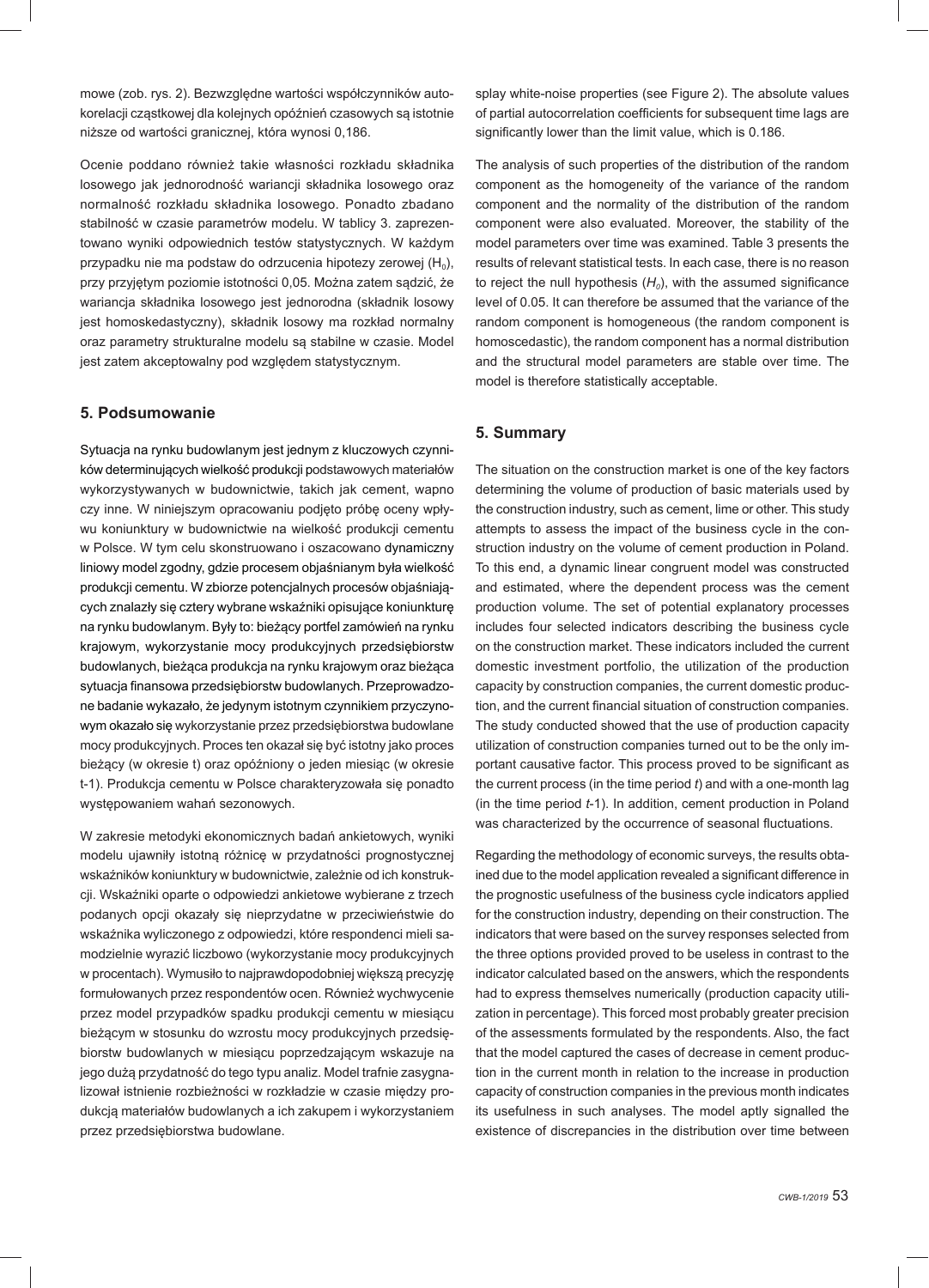#### **Literatura / References**

1. W. Kurdowski, G. Kądzielawski, Pułapki w chemii cementu, Cement Wapno Beton, **4**, 333–340 (2018).

2. EMEA Equity Research HSBC, Construction & building materials, July 2012.

3. Główny Urząd Statystyczny, Badanie koniunktury gospodarczej, Zeszyt metodologiczny zaopiniowany przez Komisję Metodologiczną GUS, Warszawa 2017.

4. A. Foulkes, L. Ruddock, Defining the scope of the construction sector, in: D. Amaratunga, R. Haigh, L. Ruddock, M. Alshawi (eds.), Proceedings of the 7th International Postgraduate Research Conference in the Built and Human Environment conferences, The University of Salford, Salford, UK 2007, 89–98, [Online]. Available: http://www.irbnet.de/daten/iconda/ CIB16512.pdf. [20.09.2018].

5. European Commission, Competitiveness of the European Cement and Lime Sectors, Brussels 2017, [Online]. Available: https://www.wifo.ac.at/ jart/prj3/wifo/resources/person\_dokument/person\_dokument.jart?publikationsid=61003&mime\_type=application/pdf. [15.09.2018].

6. J. Łapińska, G. Kądzielawski, Międzynarodowa konkurencyjność polskiego przemysłu cementowego w kontekście wyników handlu zagranicznego, Cement Wapno Beton, **2**, s. 115–123 (2018).

7. M. A. Jóźwiak, M. Jóźwiak, Influence of cement industry on accumulation of heavy metals in bioin-dicators, Ecological Chemistry and Engineering S, **16**, 3, 323–334 (2009).

8. L. Moretti, P. Di Mascio, S. Bellagamba, Environmental, Human Health and Socio-Economic Effects of Cement Powders: The Multicriteria Analysis as Decisional Methodology, International Journal of Enviromental Research and Public Health, **14**, 6, 645 (2017).

9. E. Shpuza P. Bansal, Considerations of a sectoral approach to the cement industry, The Journal of Science Policy and Governance, **3**, 1, 1–37 (2013).

10. M. Boyer, J.-P. Ponssard, Economic analysis of the European cement industry, HAL archives-ouvertes, hal-00915646, 2013, [Online]. Available: https://hal.archives-ouvertes.fr/hal-00915646. [02.10.2018].

11. J. Mitchell, K. Mouratidis, M. Weale, The impact of survey aggregation methods on the quality of business survey indicators, Final Report, ECFIN/2003/A3-04, National Institute of Economic and Social Research, London 2004.

12. Business Cycle Indicators Handbook, The Conference Board, 2001.

13. Rozporządzenie Rady Ministrów z dnia 24.12.2007 r. w sprawie Polskiej Klasyfikacji Działalności (PKD), Dz. U. z 2007 r. nr 251, poz. 1885, z 2009 r. nr 59, poz. 489.

14. The World Bank, Industry (including construction), value added (% of GDP), World Bank national accounts data, and OECD National Accounts data files. [Online]. Available: https://data.worldbank.org/indicator/NV.IND. TOTL.ZS. [20.09.2018].

15. United Nations, International Standard Industrial Classifcation of All Economic Activities - Revision 4, Statistical papers Series M No. 4/Rev.4, New York, 2008.

16. L. Donzé, R. Etter, N. Sydow, O. Zellweger, Sample Design for Industry Surveys, Final Report, ECFIN/2003/A3-03, November 2004.

17. United Nations Economic Commission for Europe (UNECE), Chapter 5: Composite Economic Indicators, Seminar on the Role of National Statistical Offices in the production of Leading, Composite and Sentiment Indicators, Geneva 2017.

the production of building materials and their purchase and further use by construction companies.